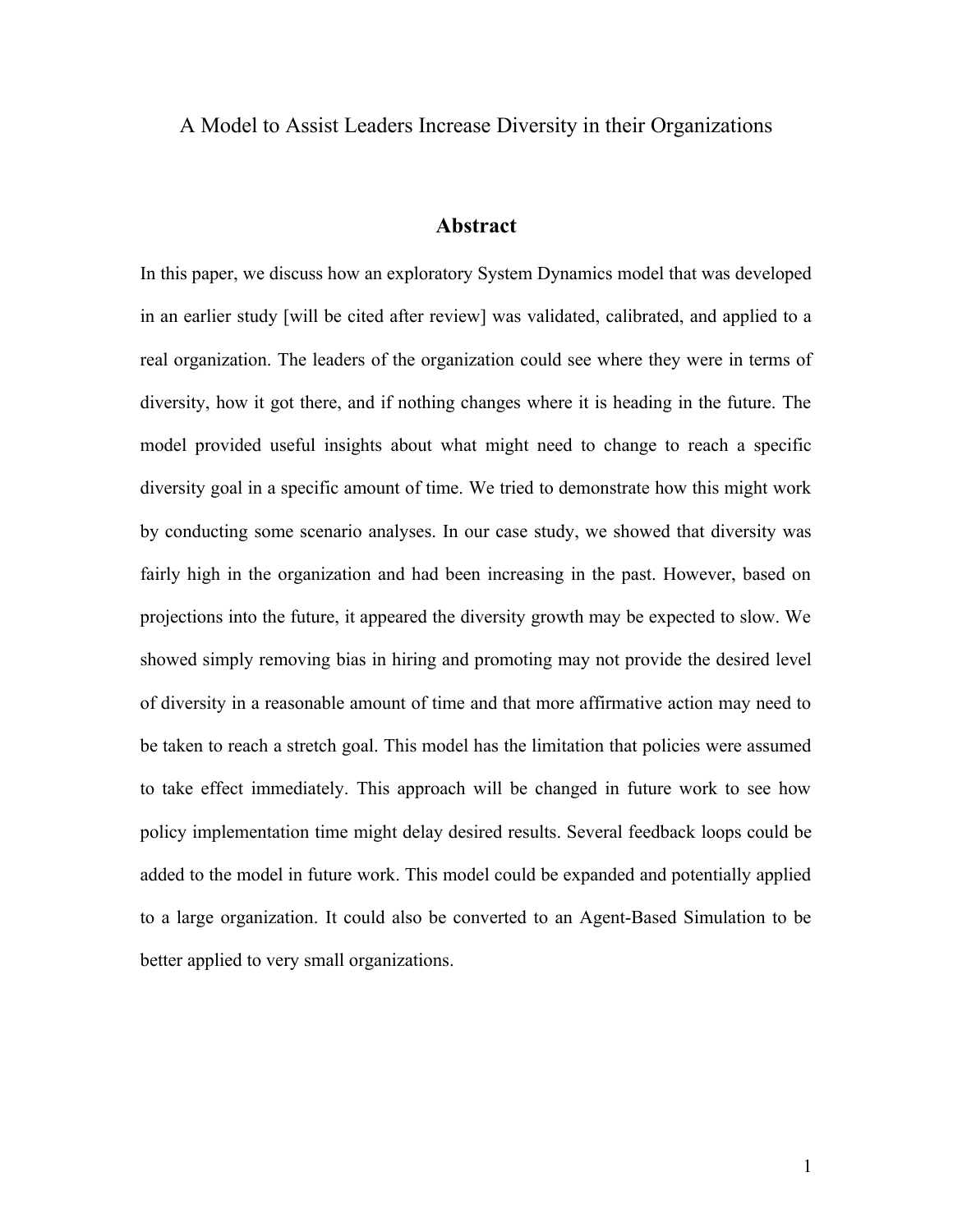## **1. Introduction**

In July 2020, the System Dynamics Society established a Special Interest Group on Structural Racism [1]. As of November 2020, the Special Interest Group was still developing a set of objectives and goals. One of the objectives of the authors of this paper is to demonstrate the value of quantitative System Dynamics models in developing strategies to overcome Structural Racism which was suggested in a seminal paper [2]. One of the first quantitative models developed was an exploratory model of bias in hiring and promoting Black, Indigenous, and People of Color (BIPOC) individuals in organizations. This model was based on one developed to determine policies to avoid bias and increase the diversity of women in the Science, Technology, Engineering, and Mathematics (STEM) fields in higher education [3, 4, 5, 6].

According to the 2016 Census visible minorities made up 21.3% of the working population of Canada and indigenous people made up another 4% [7]. There are many ways in which racism shows up in the Canadian workplace [8, 9, 10, 11]. However, in this study, we will focus on the ability of organizations to increase diversity.

We built a System Dynamics model of a stylized organization that includes many of the elements of bias in hiring and promoting BIPOC and shows its impact on its diversity over time. Our model contains more than 20 parameters that can be manipulated to affect the diversity of the organization.

In Section 2, we provide the Stock and Flow diagrams for its various sectors and the formula used to estimate the probability of hiring a minority applicant or promoting a minority worker. In Section 3, we show how this model was applied to a real organization and how the model was validated, calibrated, and used to make projections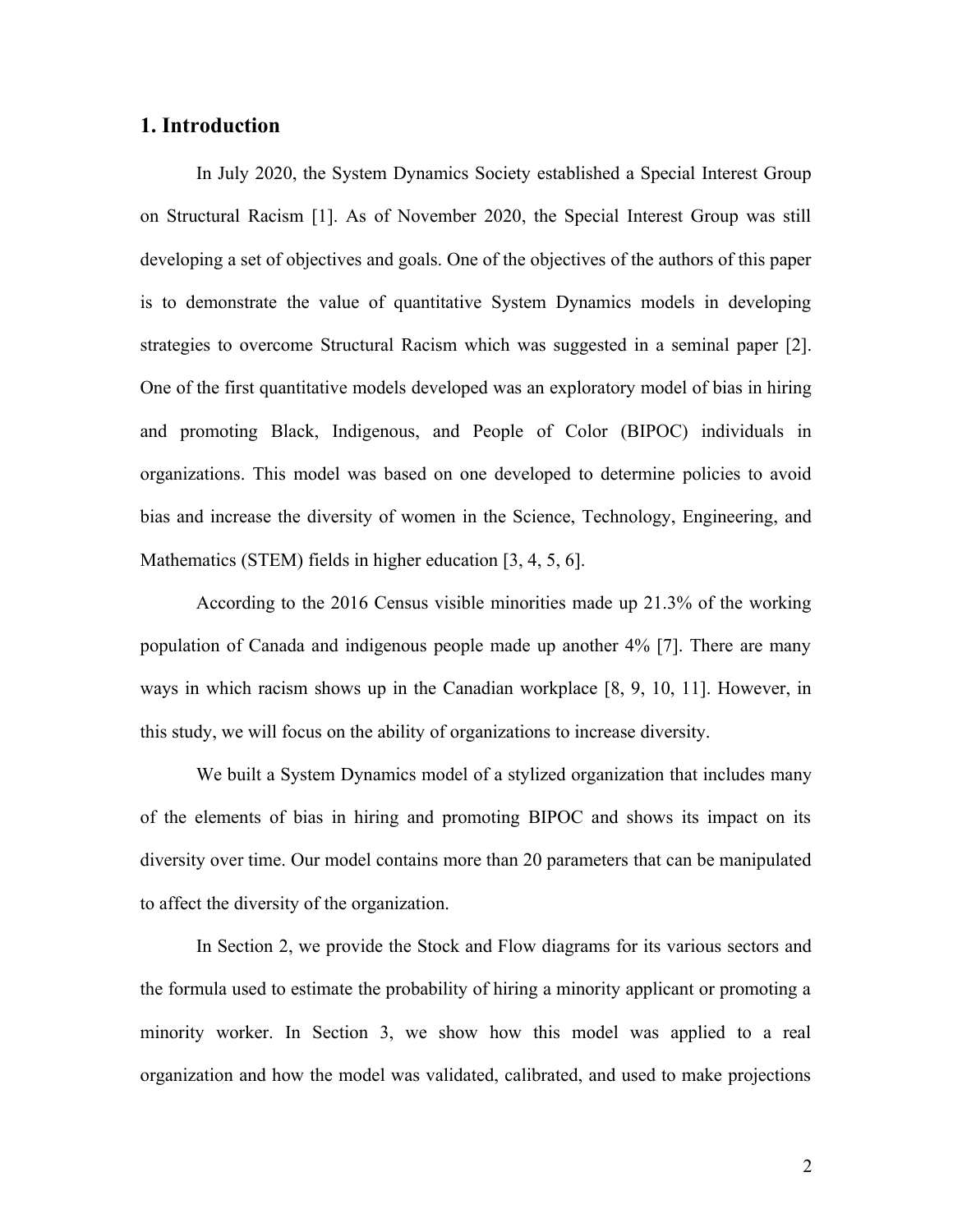into the future. We examine some scenarios to show how the model might provide insights into how a diversity goal can be achieved in a reasonable amount of time. In Section 4, we provide conclusions and possible directions for future research.

## **2. The Stock and Flow Diagrams[1](#page-2-0)**

The goal of this model is to determine how policies might be implemented to improve diversity levels. We will look at an organization where the initial values are set in 2013. So the values between 2013 and 2020 are considered the historical patterns of behavior. We implemented a switch in the model in 2020 that can be used to introduce policies that affect future patterns of behavior. Our model considers a highly stylized organization consisting of only two types of employees (workers and managers) from two simple populations (the majority and the minority).

We will begin our examination of the model by looking at how the number of worker positions is determined<sup>[2](#page-2-1)</sup> (see Figure 1). We begin with an initial number of workers in the organization<sup>[3](#page-2-2)</sup> and assume that the initial number of worker positions is equal to this value. Therefore, we assume that when we start the simulation all the worker positions are filled. We have several worker positions<sup>[4](#page-2-3)</sup> added per year, the actual number of worker positions will seek to reach this value. Over time the actual number of positions may be higher or lower than the number of worker positions filled which is the

<span id="page-2-0"></span> $<sup>1</sup>$  In this study, we found the advice of Sterman [12] and Richmond [13] useful in formulating the model.</sup> We used the special purpose package called Vensim [14] to formulate and describe the model. However, we converted this model to Microsoft Excel [15] and used the Solver to calibrate the model and look at some policies that could be applied under various scenarios.

<span id="page-2-1"></span><sup>&</sup>lt;sup>2</sup> The worker positions is a stock and we use capital first letters as a naming convention to distinguish them from external parameters and endogenous variables.

<span id="page-2-2"></span><sup>&</sup>lt;sup>3</sup> This value could be considered as an exogenous variable and therefore shown in all capitals. However, for simplicity, we calculate this value based on other exogenous variables. So, we have labeled it with all small letters to show it is calculated inside the model and therefore endogenous.

<span id="page-2-3"></span><sup>4</sup> This is an external parameter that takes on a constant value. External parameters influence all of the calculations in the model and are shown in all capitals. Their values will be considered as input to the model and their influence on the diversity of the organization will be examined in the next section using a design of experiments approach.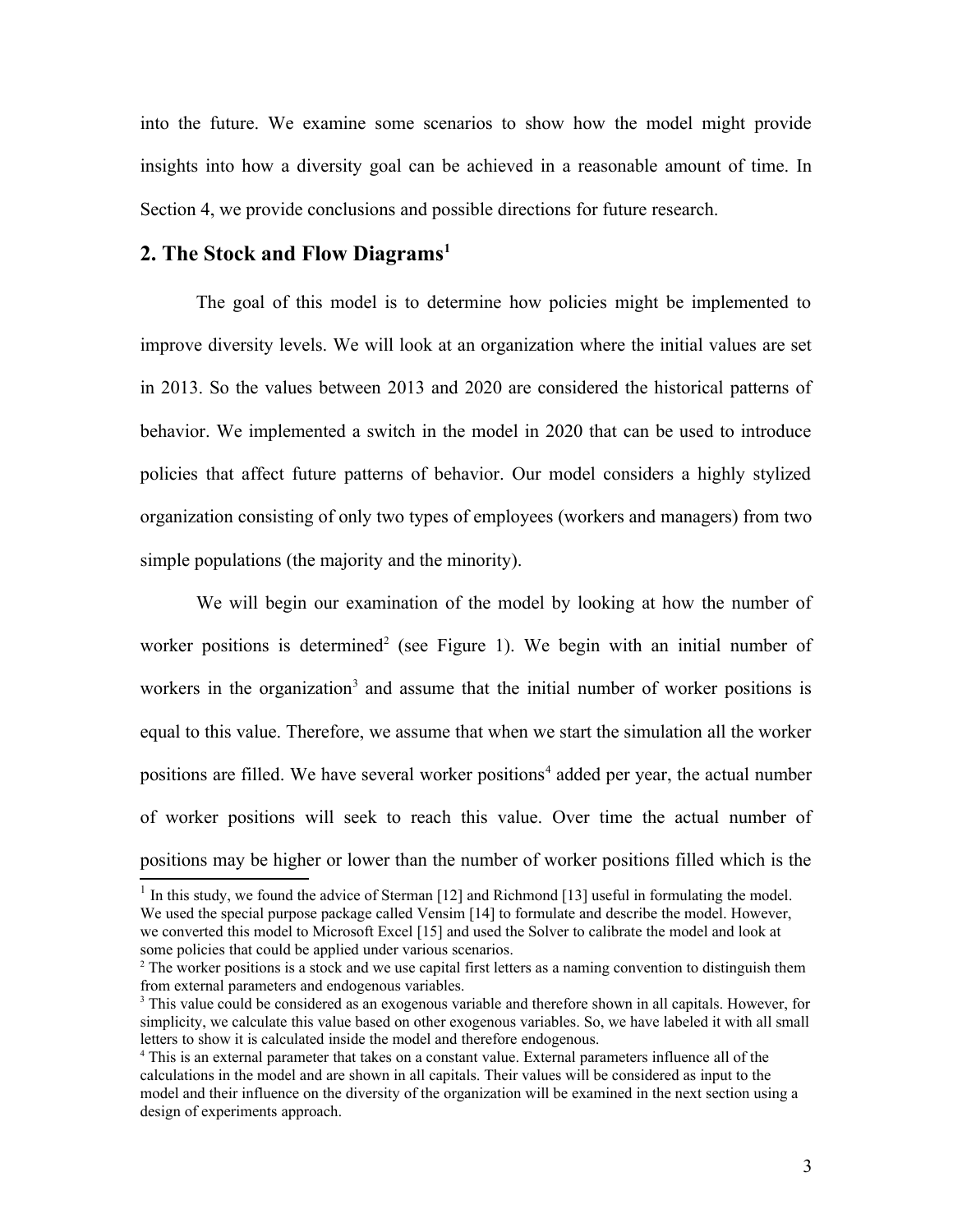sum of the majority workers and minority workers. We subtract the worker positions filled from the current worker positions to obtain the open worker positions<sup>[5](#page-3-0)</sup>. If there are more employees than positions, we set the open positions to zero<sup>[6](#page-3-1)</sup>. There is a parallel system for the management positions as shown in Figure 2.





#### **Figure 2. Establishing management positions**

<span id="page-3-0"></span><sup>&</sup>lt;sup>5</sup> The idea of open positions was also an important contribution of the work of Rúa Gómez and Arias-Gaviria [3, 4]. They focused on tenured STEM positions in academia. Again, we saw no reason to restrict this idea to academia and we are simply applying the idea to a generic organization.

<span id="page-3-1"></span><sup>6</sup> Notice that the worker positions are a related but different concept from the workers in those positions.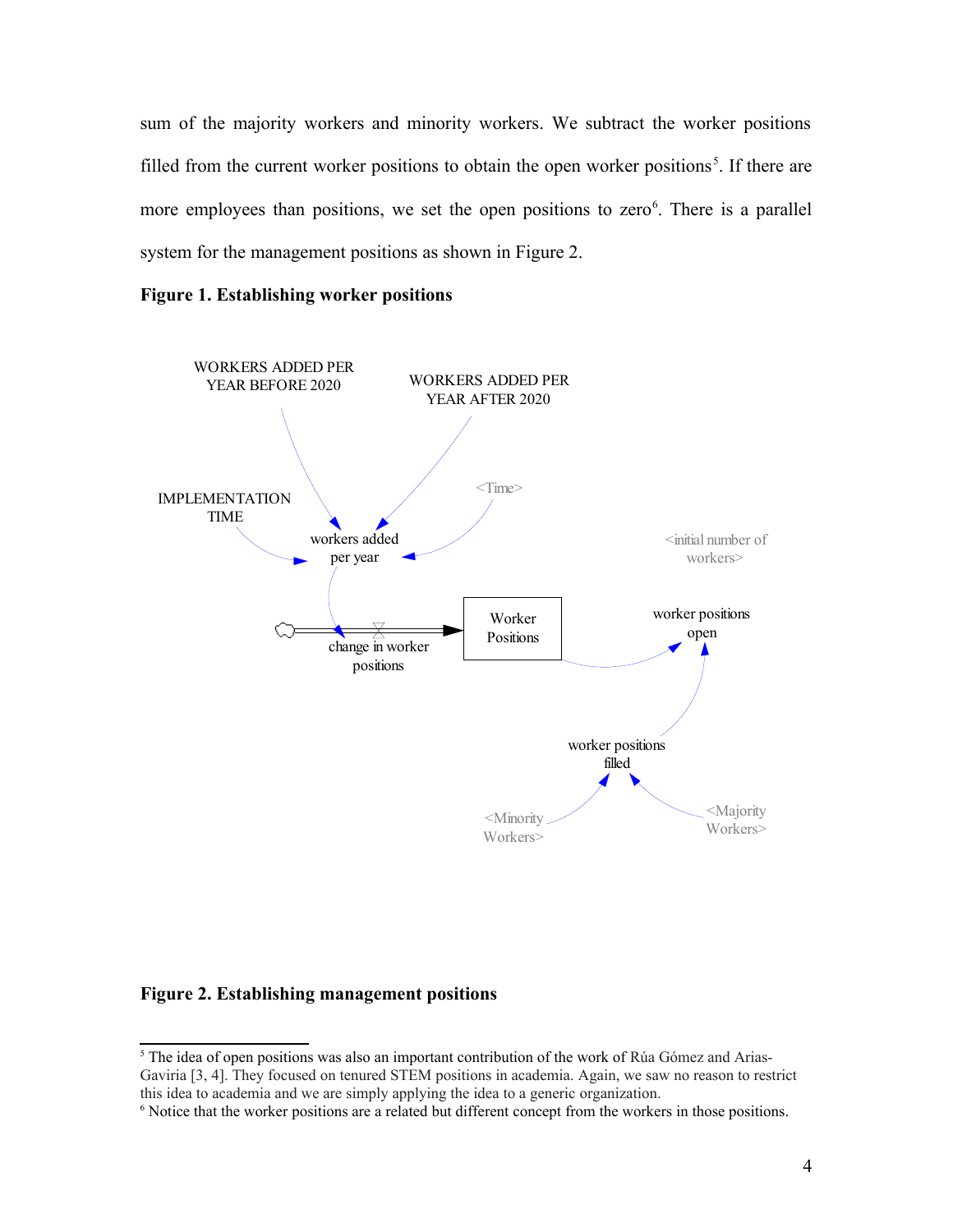

The next sector of the model that we will look at is the hiring and promotion of people from the majority population. The people in the organization from the majority population are shown as moving from left to right in Figure 3. There are initial values for the number of applicants, workers, and managers from the majority population. When a worker position comes open, which was calculated in Figure 1, there is a certain probability the position will be filled by an applicant from the majority population. We will see how this probability is calculated in a subsequent sub-model. It will take some time to conduct the recruitment process of application evaluation and interviews and this is shown as the time to hire a worker.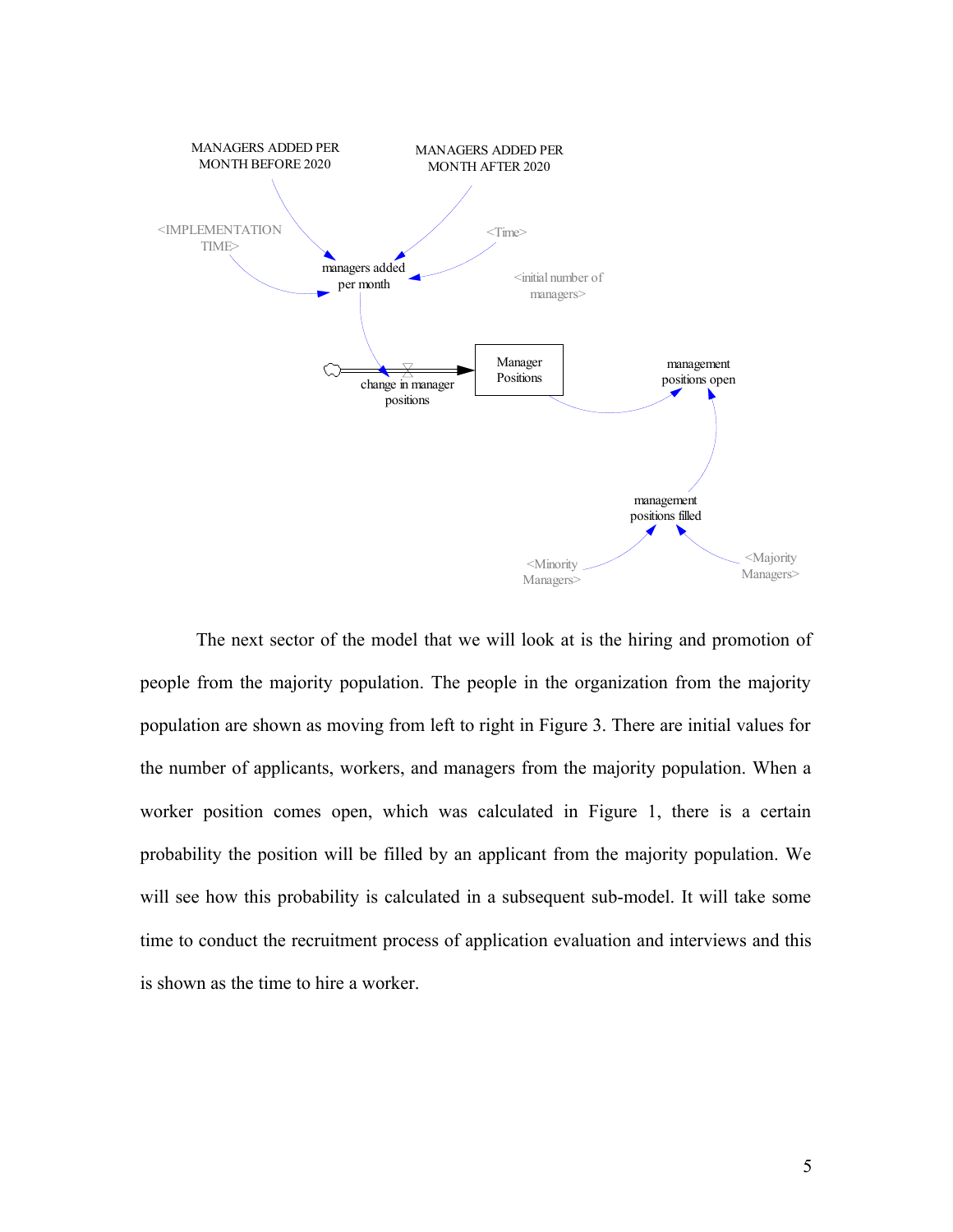

## **Figure 3. Hiring and promoting from the majority population**

**Figure 4. Hiring and promoting from the minority population**

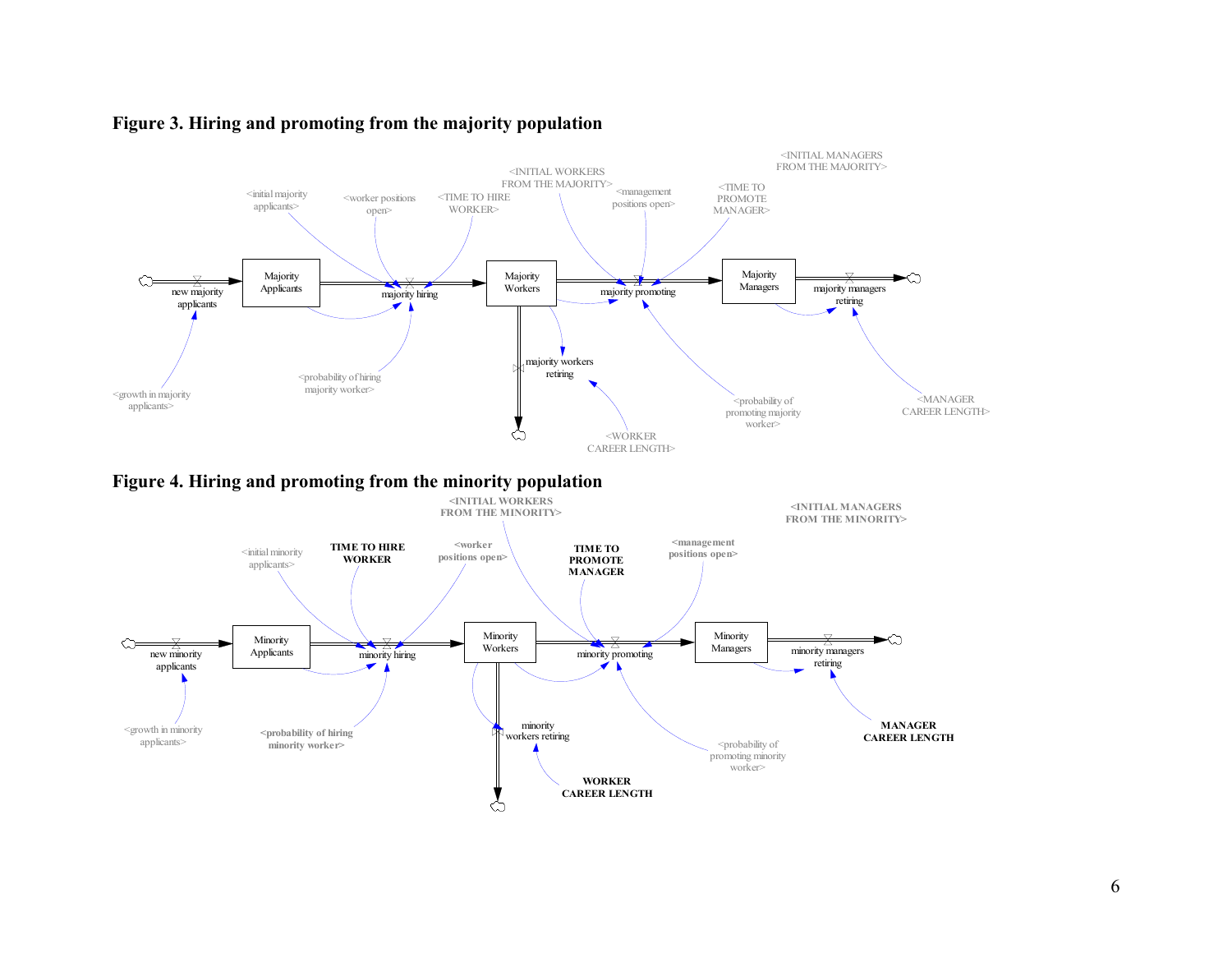Some workers will retire or leave the organization after a relatively long career while others may leave the stock of workers by being promoted to management. When a management position comes open, there is a certain probability of promoting a worker from the majority population to that management position. The process of opening the management position was shown in Figure 2. The probability of promoting a worker from the majority population is calculated in a subsequent sub-model. It takes some time to obtain candidates for promotion and conduct the competition process before the management position will be filled. Then, it is assumed that the managers from the majority population will retire or leave the organization after a reasonable number of years. There are exactly parallel processes for hiring and promoting people from the minority population as shown in Figure 4.

Before we move on to the biases in the hiring and promoting processes, we will take some time to consider the population outside the organization. There is a population from the minority and the majority, which are stocks, that change based on their net growth rates (see Figures 5 and 6). It should be noted that the population growth rates for the minority and majority populations may be different.

In Figure 5, we calculate the growth in the number of minority applicants which is a flow into the Minority Applicants stock in Figure 4 by multiplying the net growth in the minority population by the proportion of the minority population with the necessary qualifications and the proportion of the qualified minority population who are interested in the organization. We also calculate the initial value for the minority applicants by subtracting the number of workers and managers from the minority population already in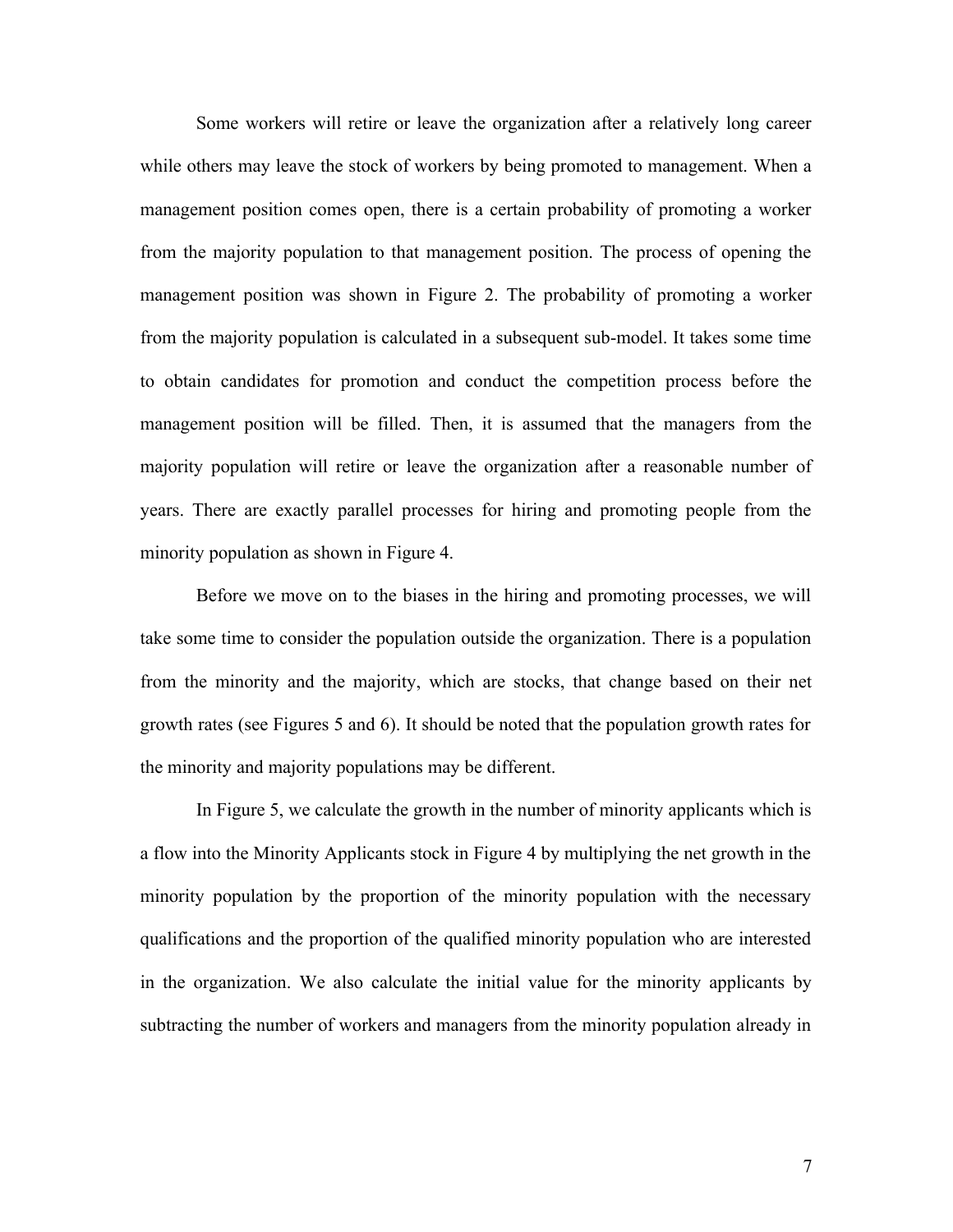the organization. In Figure 6, we see the same structure to obtain the majority applicants' growth rate.



## **Figure 5. The growth in potential minority applicants**

**Figure 6. The growth in potential majority applicants**

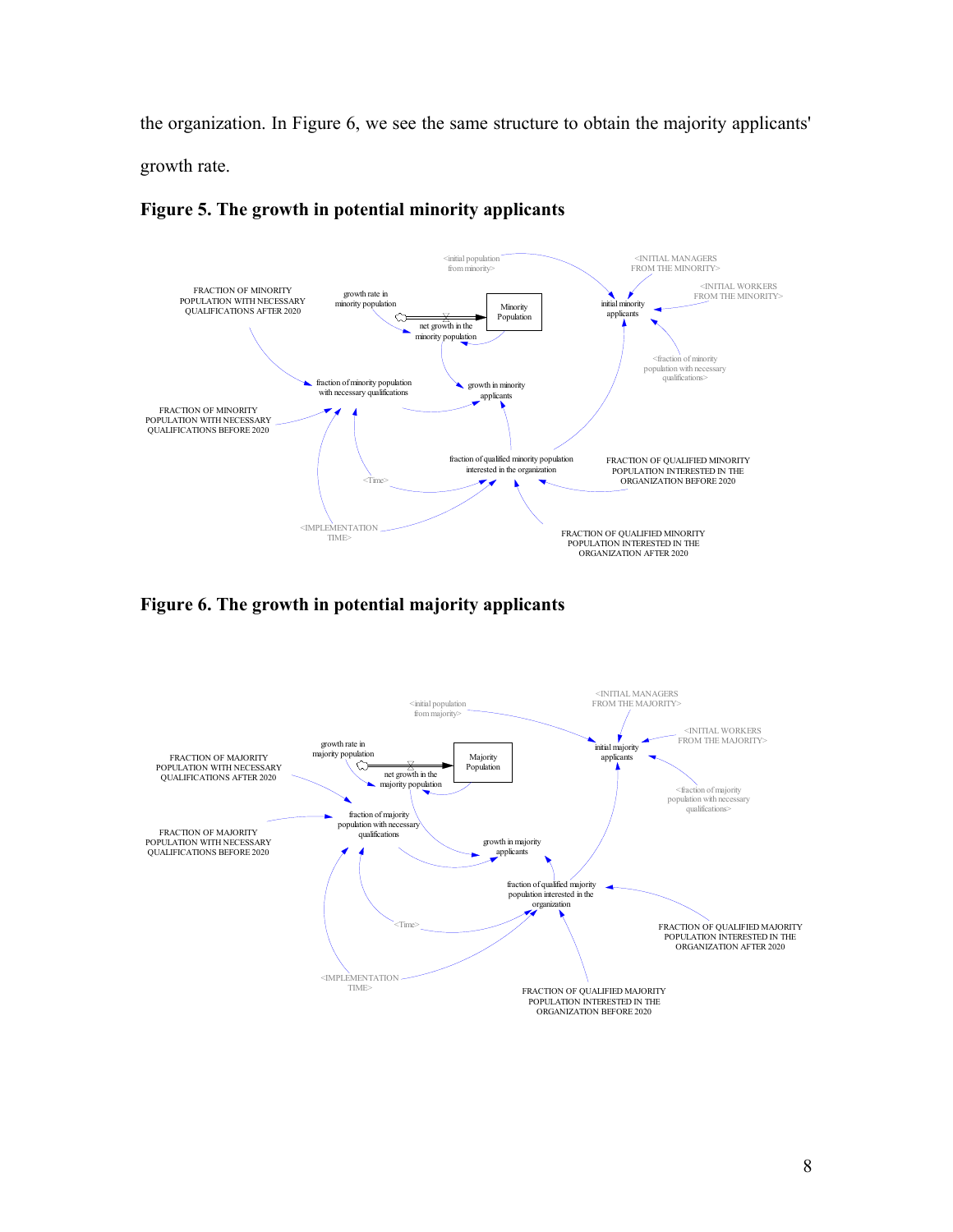Now that we have covered the preliminaries, we will look at the modeling of bias in the hiring and promoting processes<sup>[7](#page-8-0)</sup>. We will begin with the simplest part of the hiring bias sub-model which is systemic bias. We assume that managers in the organization form a hiring board and they may have a bias towards or against hiring a worker from the majority. The bias towards hiring a person from the majority is a simple proportion representing the proportion of majority applicants who will be hired when there is a choice between two applicants, one from the majority and one from the minority. If this value is 0.5, there will be no bias. If this value is greater than 0.5, there will be a preference to hire the majority applicant. If this value is less than 0.5, there will be a preference to hire the minority applicant.

Now we will examine the effect of self-bias in the minority and the majority population on the number of people who will apply for a position in the organization. Self-bias might be based on the potential applicant's perception of the chance of getting the job if they apply or possibly the perception about the inclusiveness of the organization if they are hired. We will begin with the self-bias of a qualified and interested majority person. We have already seen how the number of majority applicants is calculated in Figures 4 and 6. All of these people may apply for the job. By multiplying one minus the self-bias and the applicants from the majority, we obtain the actual number of applicants from the majority population.

Now we will look at the minority applicant's self-bias. That is, how much the potential minority applicant can see themselves working in the organization. By

<span id="page-8-0"></span><sup>7</sup> These models of bias in the hiring and promoting processes were inspired by the work of Rúa Gómez and Arias-Gaviria [3, 4].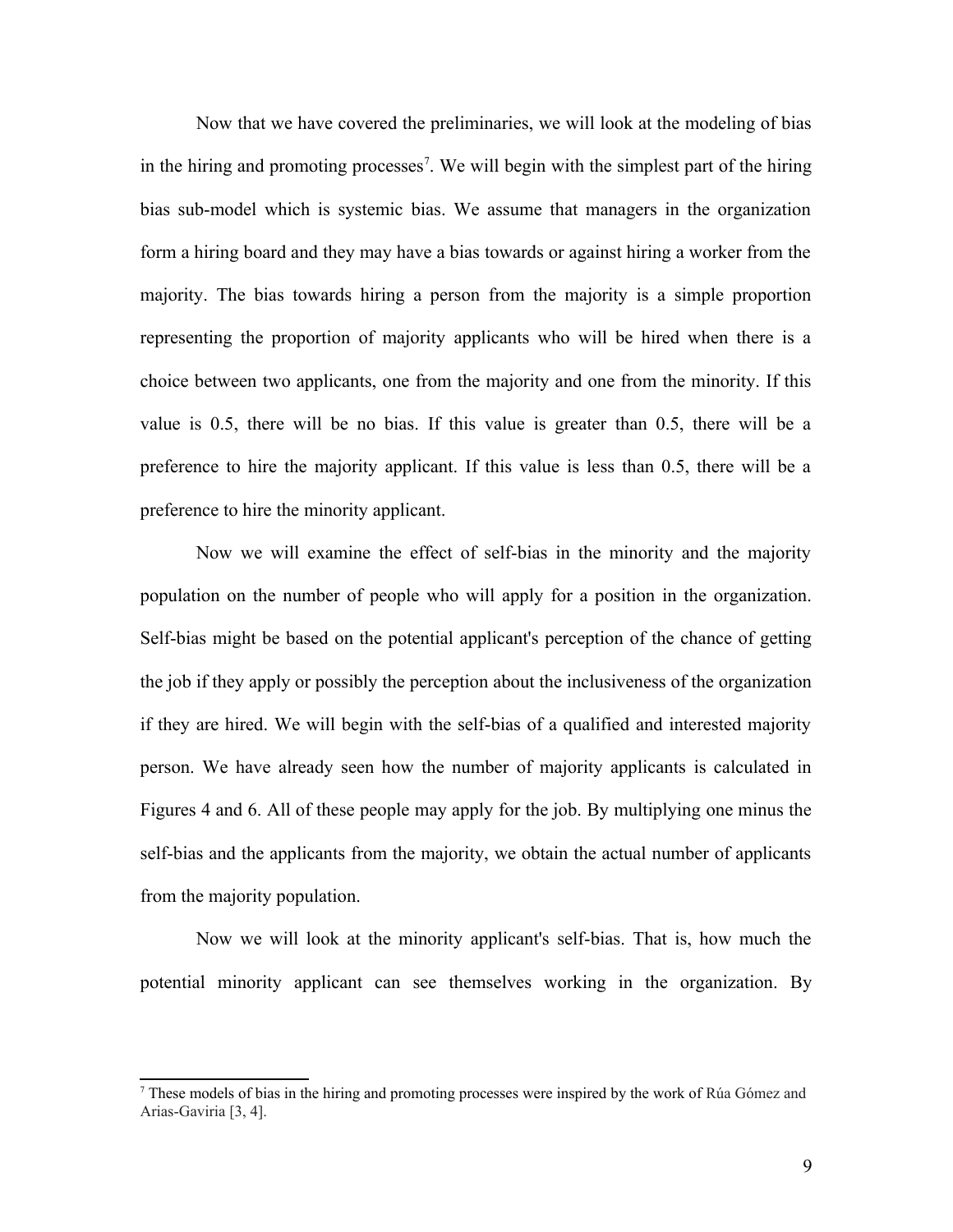multiplying one minus this self-bias and the potential number of applicants from the minority, we get the actual number of applicants from the minority population.

So, now that we have the actual number of applicants from the majority and the actual number of applicants from the minority, we calculate the proportion of the applicants who are from the minority population. Since by assumption all of these people are qualified for the job, we can calculate the probability of hiring a person from the minority by applying the following formula:<sup>[8](#page-9-0)</sup>

*probability of hiring minority worker = (1 - bias towards hiring majority worker) \* the proportion of applicants that are from minority / ((1 - bias towards hiring majority worker) \* the proportion of applicants that are from minority + bias towards hiring majority worker \* (1 - the proportion of applicants that are from minority))*

There is a parallel model of the systemic and self-bias in the promotion process. In this case, the applicants are replaced with workers inside the organization who compete for an open management position. The systemic bias towards promoting a worker from the majority population is based on the promotion board's impression of how well a majority worker would fit into the management team compared to a minority worker. The proportion of majority and minority workers competing for a management position is based on the maximum number of workers who are interested in a management position and a self-bias effect. The maximum number of workers interested in a management position is based on an external parameter representing the proportion

<span id="page-9-0"></span> $8$  See [3 and 4} for a full description of the formula.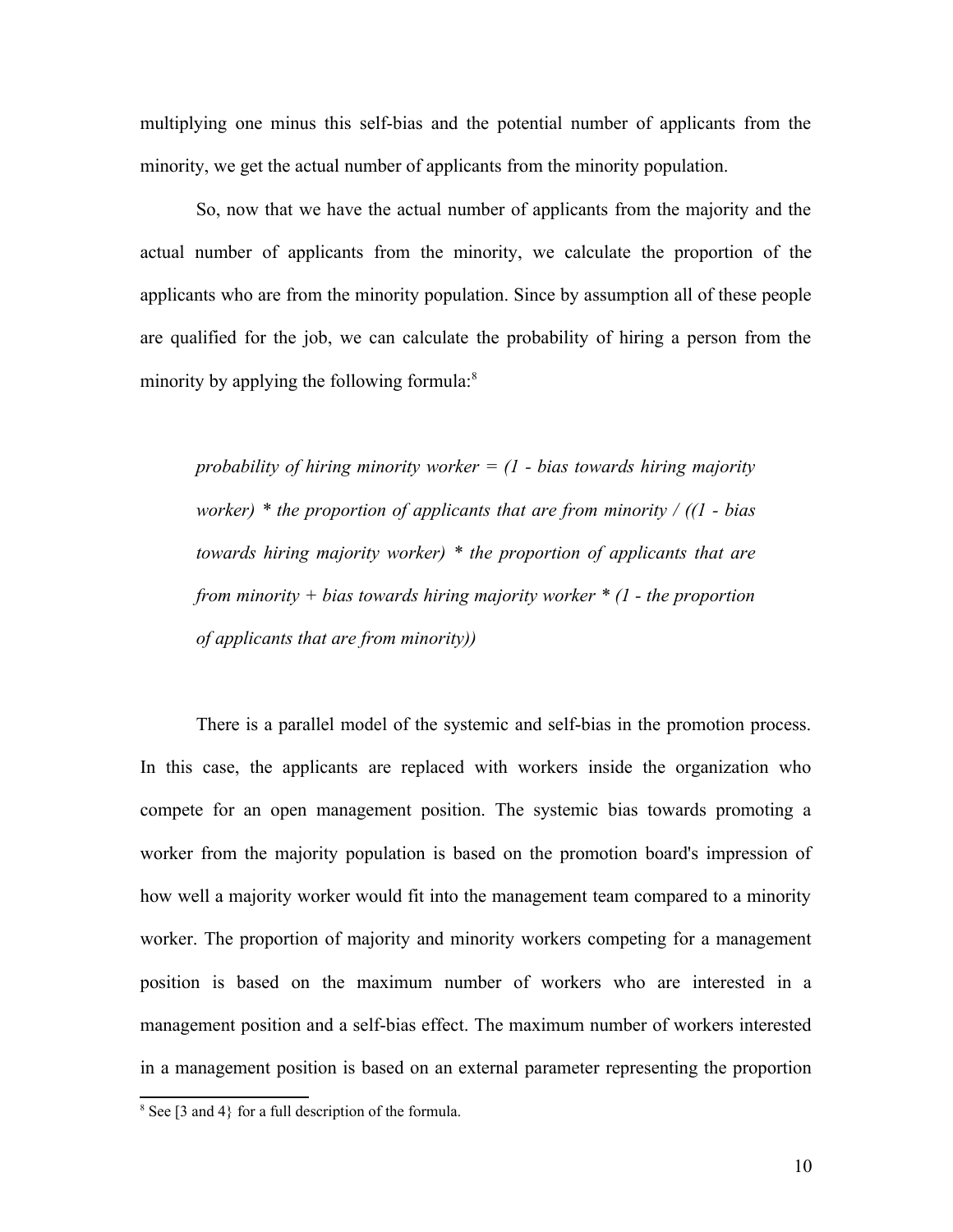of the workers in each group interested in a management position times the total number of workers in each group. One minus the self-bias for each group multiplied by the maximum number of workers interested in a management position from each group gives us the actual number of workers from each population who will compete for an open management position. From these values, we can obtain the proportion of workers from the minority who compete. Then combining the systemic bias and the proportion of workers from the minority competing, we can obtain the probability of promoting a minority worker to an open management position. The formula is similar to the one for hiring.

*probability of promoting minority worker = (1 - bias towards promoting majority workers to managers) \* the proportion of minority workers competing for management position / ((1 - bias towards promoting majority workers to managers) \* the proportion of minority workers competing for management position + bias towards promoting majority workers to managers \* (1 - the proportion of minority workers competing for a management position))*

This is a complete description of the System Dynamics model of a stylized organization. The Vensim and Excel versions of this model are available through this website<sup>[9](#page-10-0)</sup>. We will now use this model along with reasonable estimates for the external parameters to examine the change in the diversity of the stylized organization over time. Then we will conduct a few simple scenario analyses to find policies and strategies to

<span id="page-10-0"></span><sup>&</sup>lt;sup>9</sup> Link will be added after review.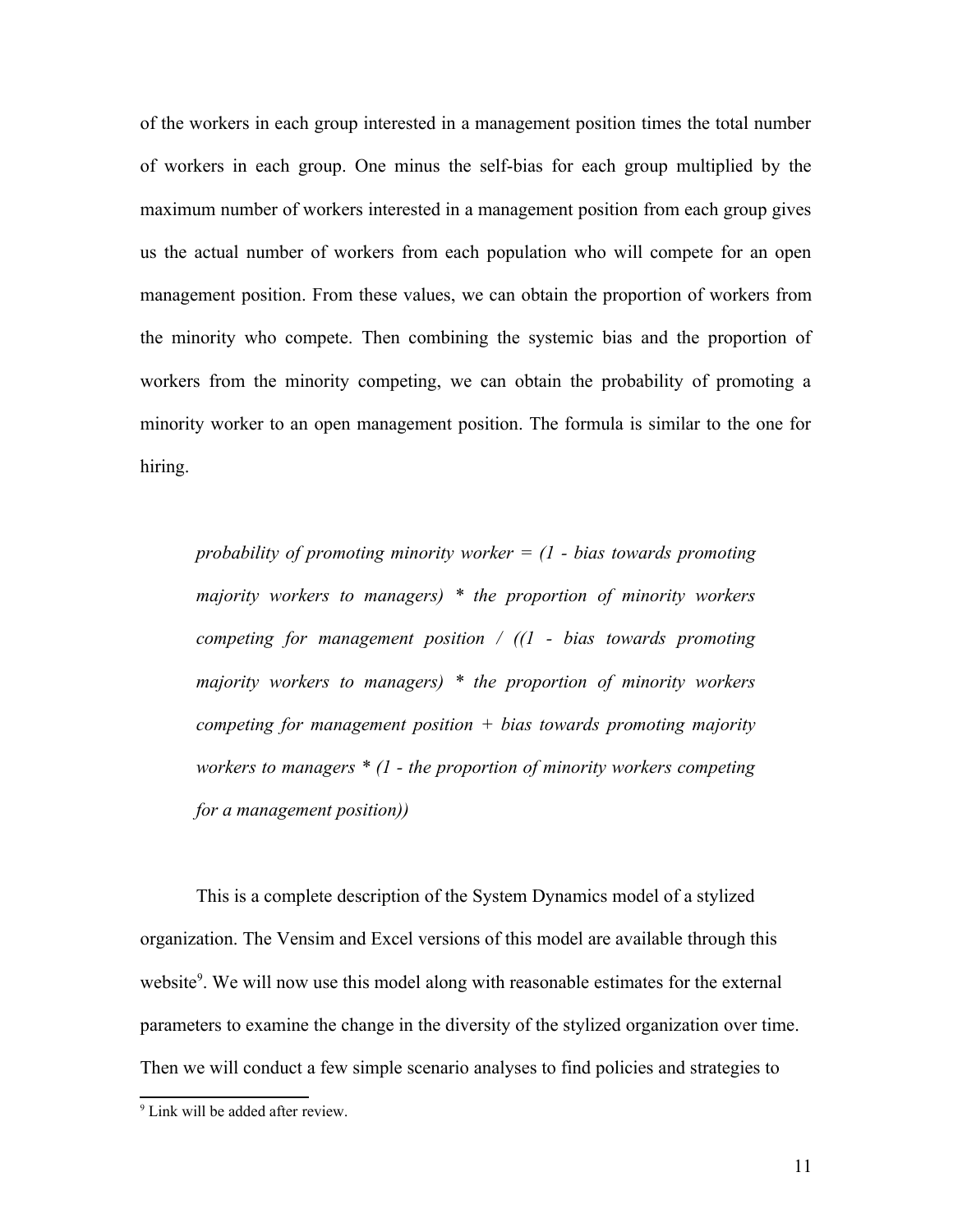change the model parameters in ways that might improve the diversity of this stylized organization.

# **3. Scenario Analysis**

# **3.1 The baseline case**

The model was calibrated using time-series data from the organization. We can see in Figures 7 through 10 that the model was able to replicate past behavior in the system.





**Figure 8. Model calibration for minority workers**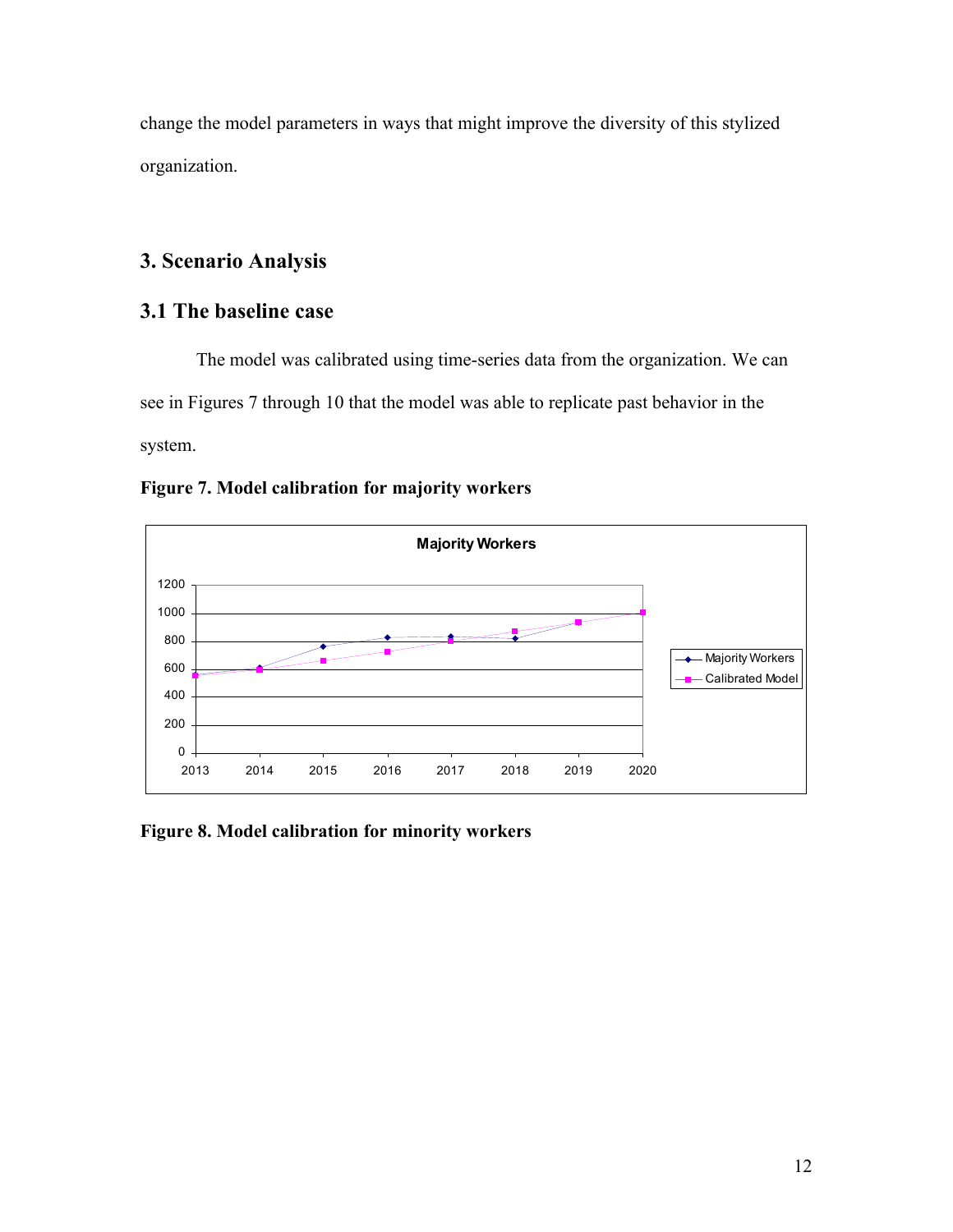

**Figure 9. Model calibration for majority managers**



**Figure 10. Model calibration for minority managers**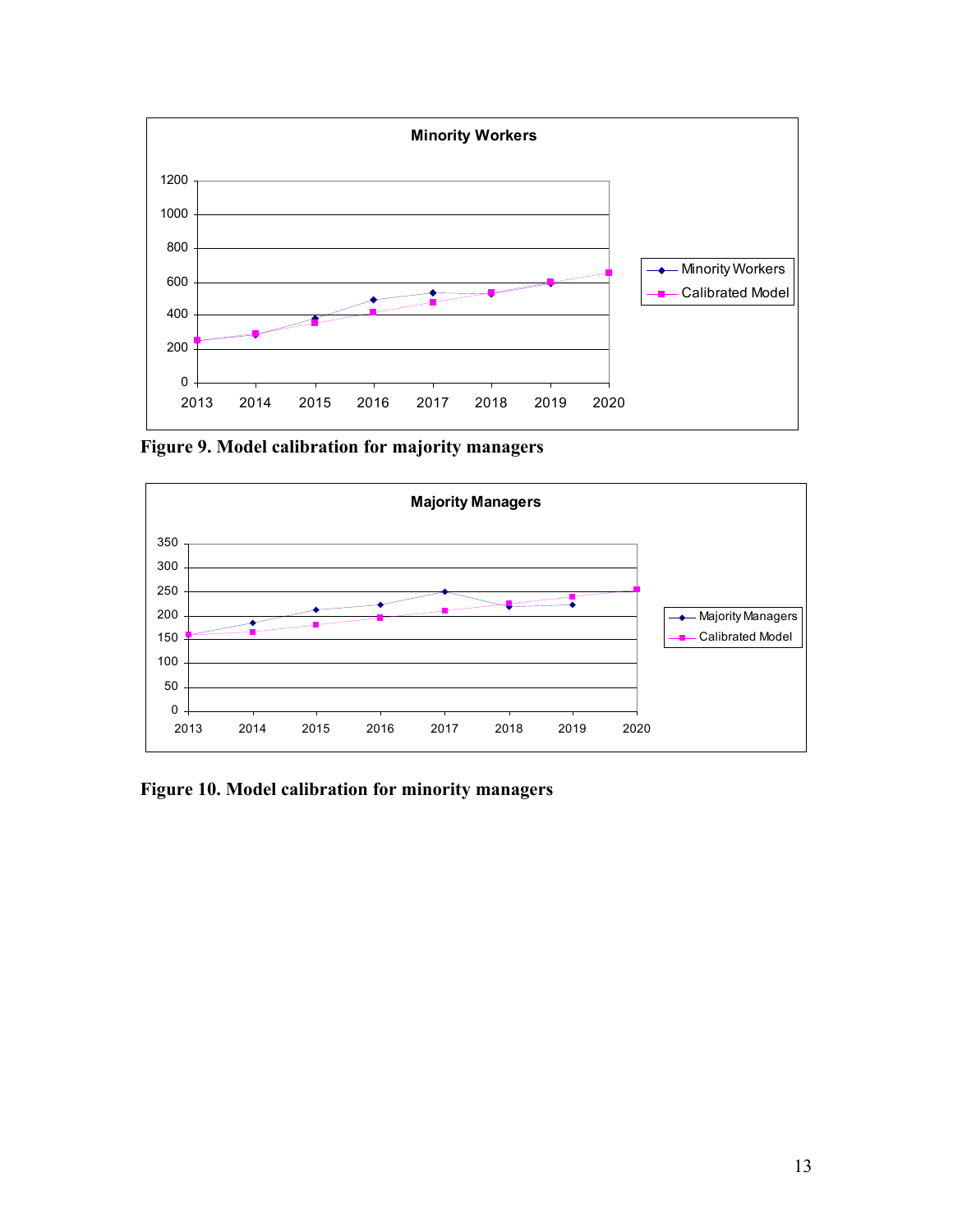

Tables 1 and 2 show the model parameters obtained from the calibration that were used to establish the baseline results for the scenario analysis. It was possible to estimate these values for the organization using a time-series on the number of employees from the majority and the minority in the organization over the period 2013 to 2019 assuming there was no bias in the hiring or promoting processes. We assumed the population that we were drawing employees from consists of 19,500,000 people of which 25% are from the minority. However, only a very small number of these people have the necessary qualifications to apply for an entry-level job (0.82% of the majority and 0.13% of the minority). This was compensated somewhat by the interest of the minority in the organization compared to the majority (20% for the minority and 1.7% from the majority). However, it was estimated that the majority employees were slightly more interested in promotion compared to minority employees (55% to 47%).

#### **Table 1. Baseline parameters based on majority and minority populations**

| Parameter Name | Majority | Minority |
|----------------|----------|----------|
|----------------|----------|----------|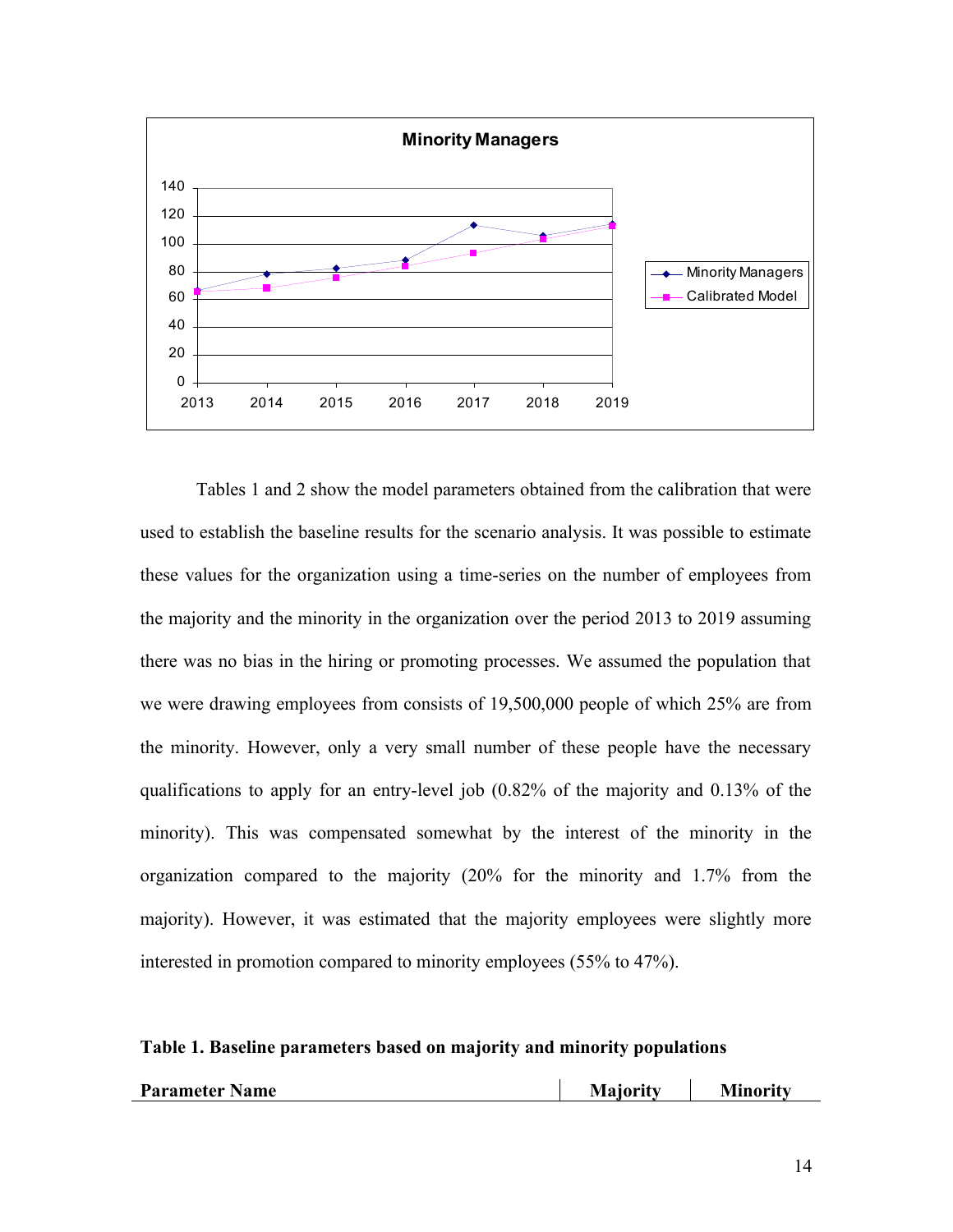| Net Population Growth Rate                           | 0.015   | 0.015 |
|------------------------------------------------------|---------|-------|
| The Proportion of Total Population                   | 75%     | 25%   |
| <b>Initial Number of Workers</b>                     | 550     | 250   |
| <b>Initial Number of Managers</b>                    | 160     | 65    |
| The Proportion with Necessary Qualifications         | 0.82%   | 0.13% |
| The Proportion of Qualified Population Interested in | $1.7\%$ | 20%   |
| the Organization                                     |         |       |
| The Proportion of the Workers Interested in a        | 55%     | 47%   |
| <b>Management Position</b>                           |         |       |
| Self-Bias Effect on Applicants and Workers           | 0.5     | 0 ና   |

#### **Table 2. Baseline parameter settings based on the organization's workers and**

#### **managers**

| <b>Parameter Name</b>       | <b>Workers</b>  | <b>Managers</b> |
|-----------------------------|-----------------|-----------------|
| Initial Number of Positions | 800 people      | 225 people      |
| Positions Added Per Year    | 135 people/year | 25 people/year  |
| Time to Change Positions    | 2 months        | 4 months        |
| Career Length               | 30 years        | 15 years        |
| Time to Hire or Promote     | 3 months        | 6 months        |

In 2013, 31% of the workers were from the minority and 29% of the managers were from the minority population. We can see in Figure 11 that if there is no bias in the hiring and promoting processes, the proportion of the workers grows steadily as does the proportion of the managers from the minority. We can see if nothing changes the organization might expect to obtain nearly 40% of its workforce from the minority by 2025.

**Figure 11. Behavior over time of the proportion of workers and managers in the organization from the minority**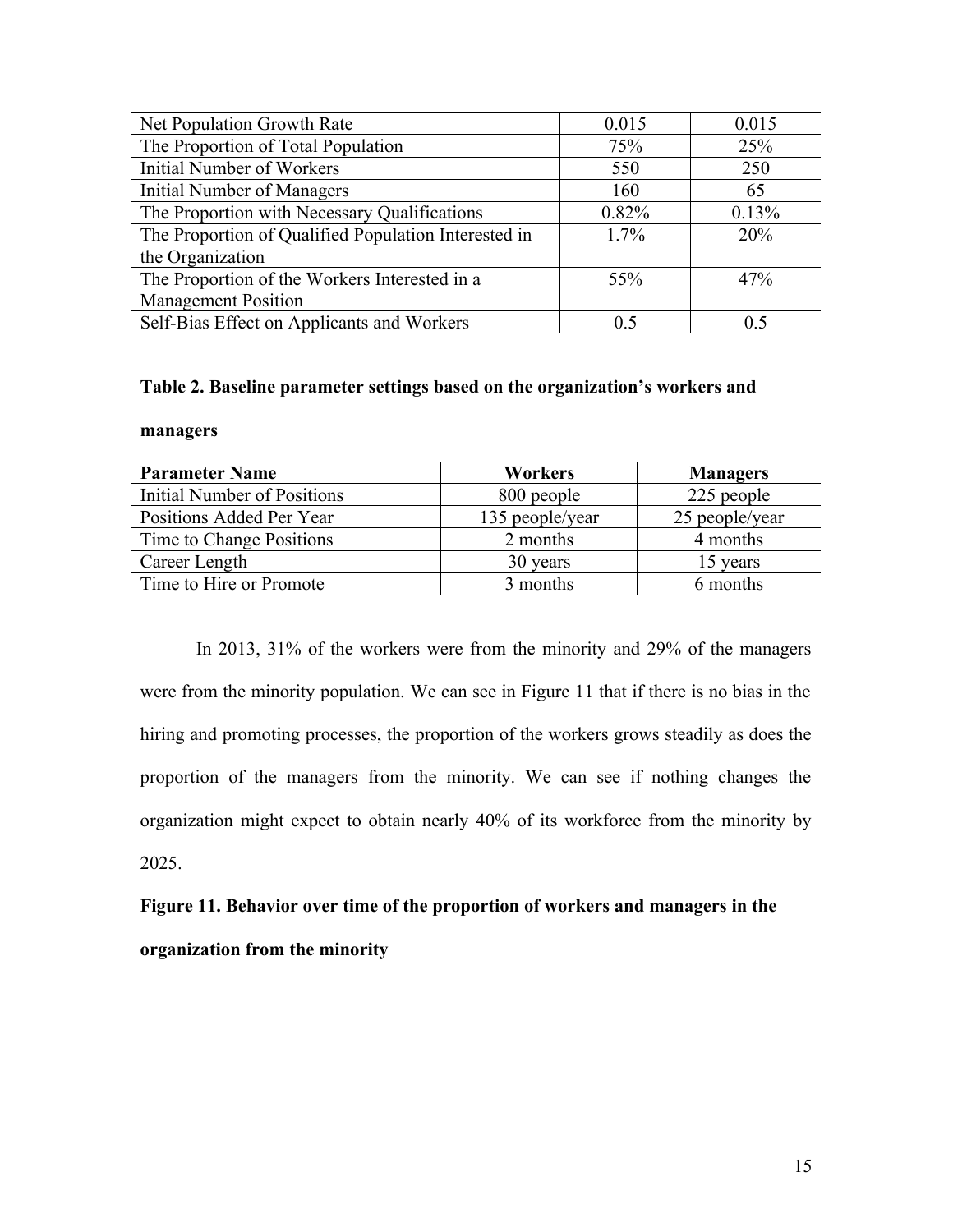

#### **3.2 Scenario analysis**

Now we will examine a stretch goal to reach 50% diversity by 2025. First, we will examine the situation where there is no bias in the hiring or promoting process and the only thing changing is the interest of the minority in joining the organization or seeking promotion if they are working in the organization. We will assume all other things are equal. Even when we increased the interest levels to 100% for both minority applicants and minority workers, we can not reach the diversity goal of 50% (see Figures 12 and 13). There is a modest improvement in the diversity level of the worker population and there is a more substantial improvement in the diversity of the management team.

Next, we will consider the possibility of adding affirmative action as an additional strategy to achieve the diversity goal of 50%. In this case, if we increase the interest level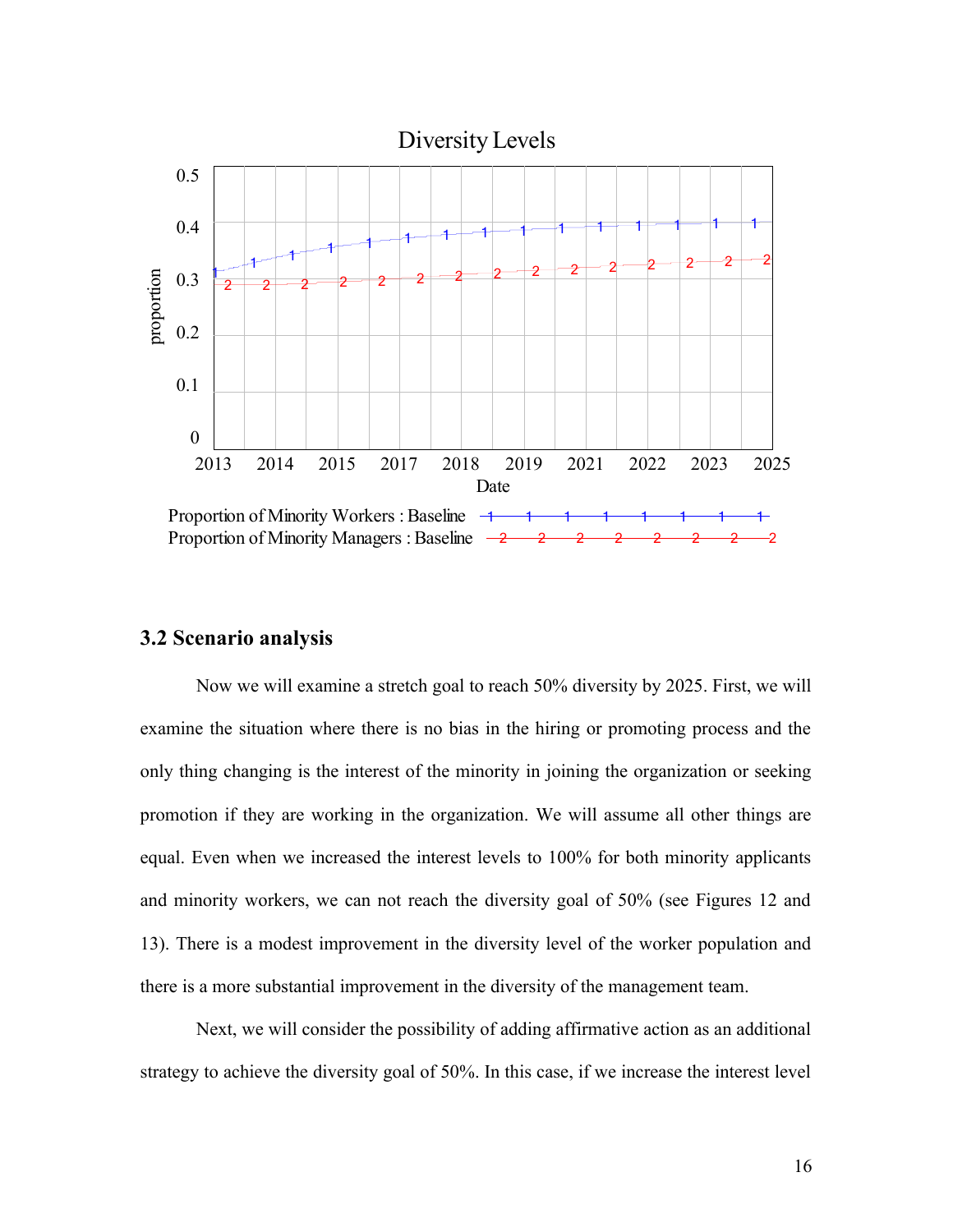of the qualified minority in the organization from 20% to 80% and increase the interest in management among minority workers from 47% to 67% then by applying an affirmative action strategy which would favor minority applicants 92% of the time and favor minority workers 70% of the time, we could achieve the 50% diversity goals by 2025 as shown in Figures 14 and 15. Thus, we can see that achieving this stretch goal would be very difficult even under the best possible conditions.

### **4. Conclusions and Future Work**

We have seen how a quantitative System Dynamics model of hiring and promoting employees can be realistically applied to look at increasing the diversity in an organization. We can see the nature of systemic and self-bias and can thus make some interesting observations on their impact. In particular, we found that simply getting rid of systemic bias and self-bias will not result necessarily in the organizational leaders reaching their diversity goals in a reasonable amount of time. This type of model could provide insight into the types of policies or combinations of policies that could be developed to reduce the time necessary for the organization to reach an ideal level of diversity.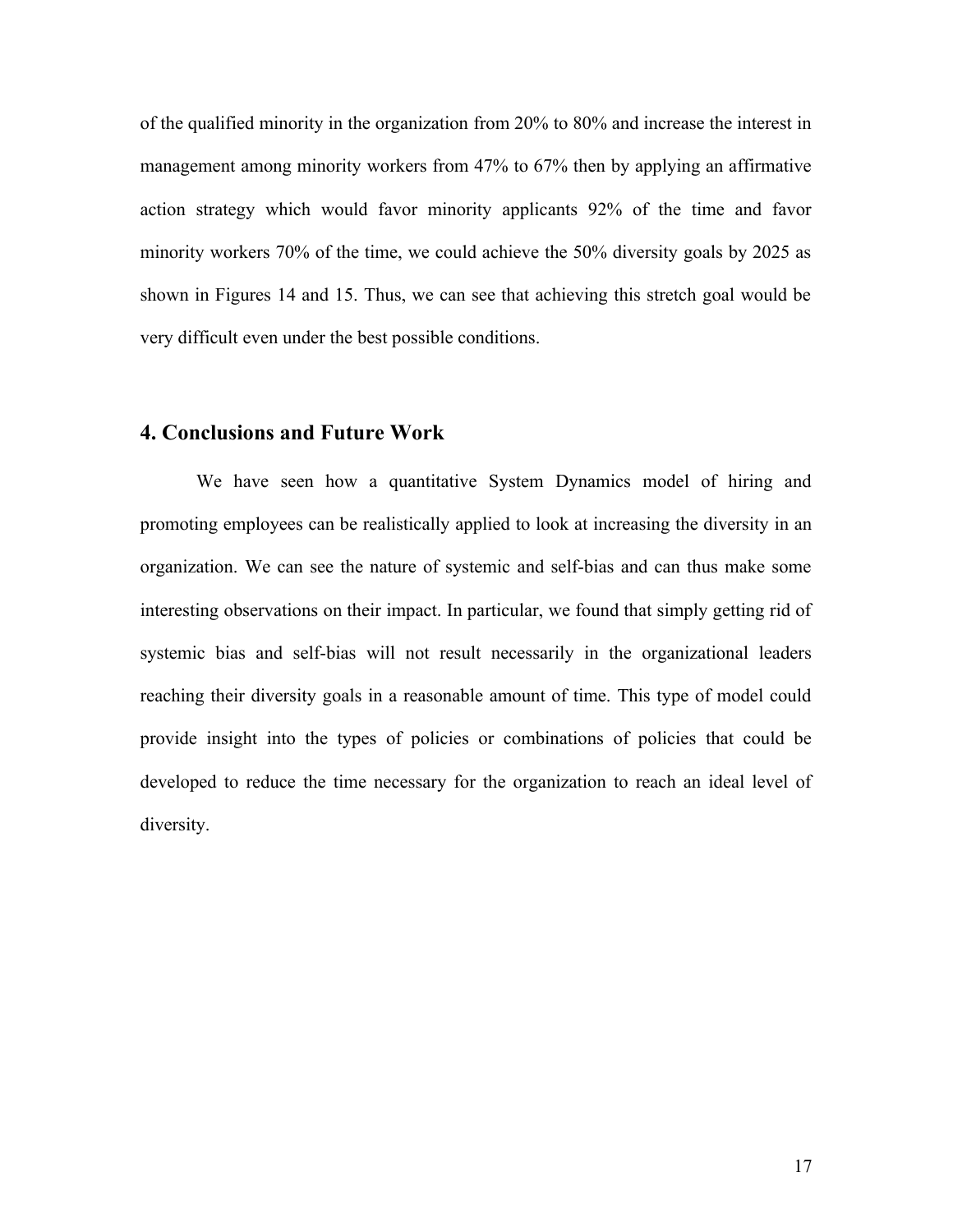



**Figure 13. Improvement in the diversity of the management team after 2020 when 100% of the minority workers are interested in applying for a management position**

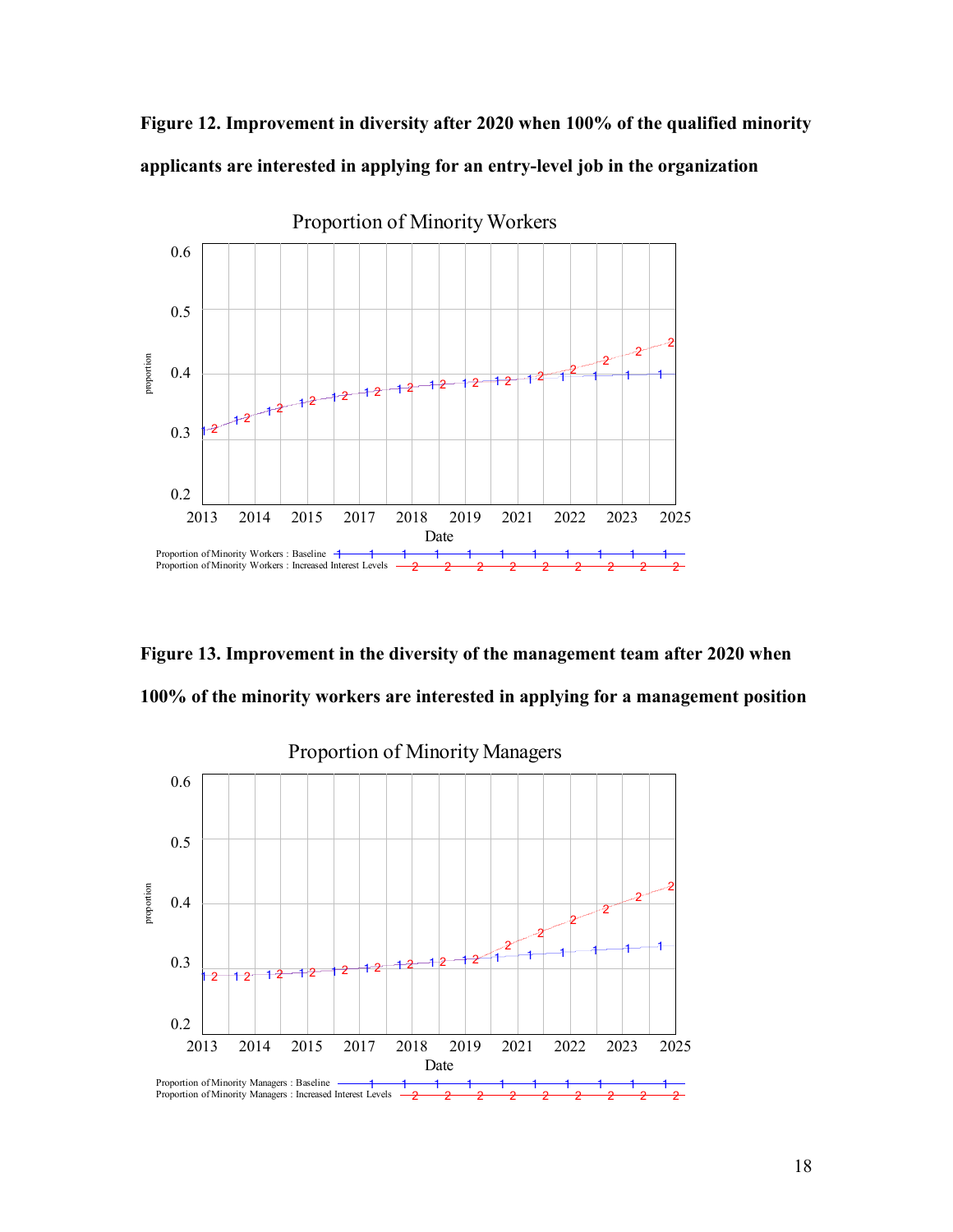**Figure 14. Improvement in diversity among the workers with changes to the interest**



**levels and affirmative action**

**Figure 15. Improvement in the diversity of the management time with changes in the interest level and affirmative action**

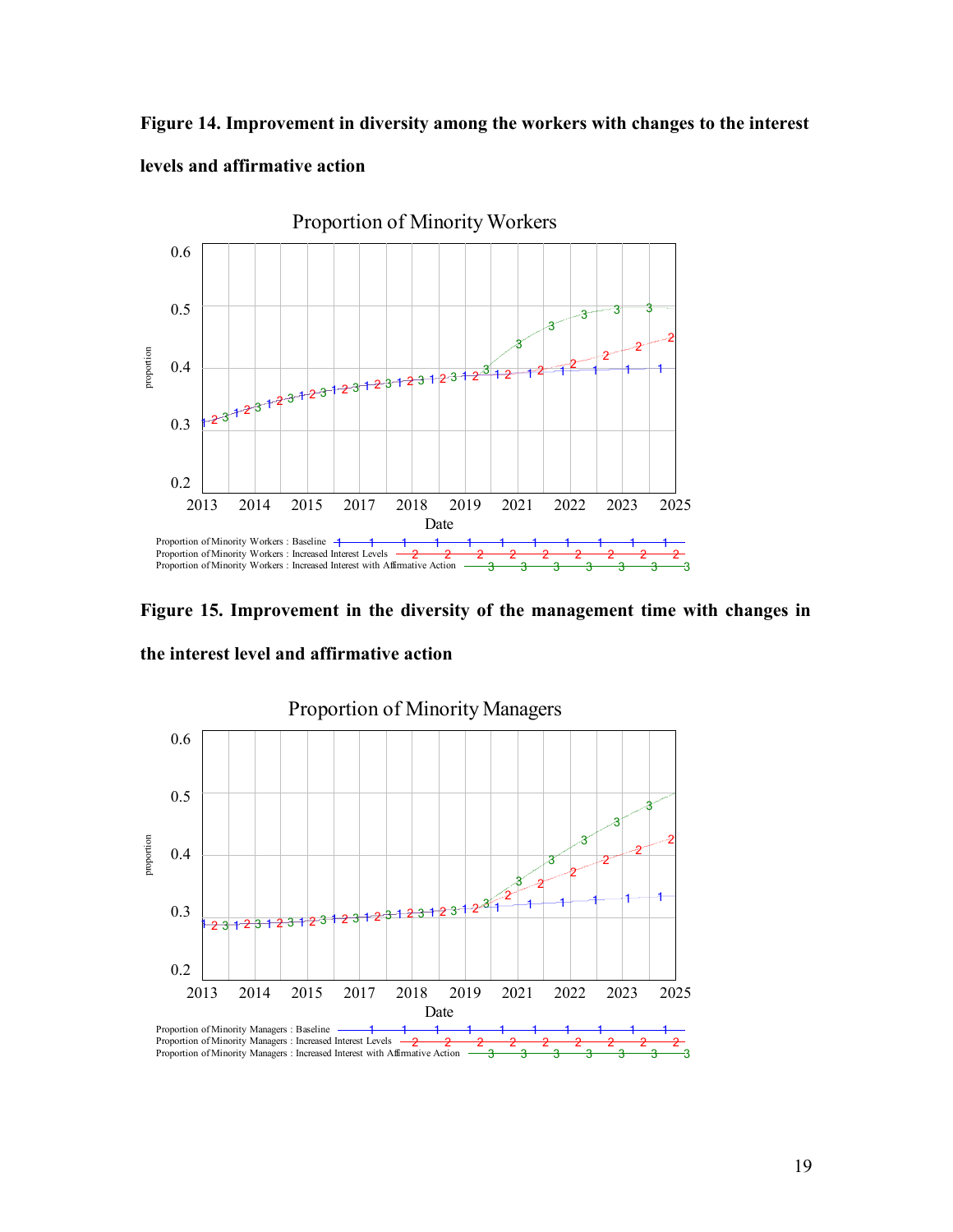For example, changes in the qualifications necessary to apply for an open worker position, and changes in the interest in the organization, and interest in a management position in the organization can significantly improve diversity over time. Although not shown in this paper, we found that expansion or contraction of the organization will not increase or decrease the diversity by a great degree. This was a surprising result because it was felt that opening up positions to hire into should help the diversity level. However, it was found that this would only be the case if it was combined with pro-active policies regarding qualifications, interest, and affirmative action.

This model examines the diversity of the management team somewhat independently of the diversity of the worker population in the organization. The nature of the model, with only internal promotions to management, means that the change in diversity will be even slower in the management team. However, similar factors that were found to be useful in improving the diversity of the worker population could be applied to the management team.

In our case study, we found that the minority was at a significant disadvantage in terms of the percent of the population with the necessary qualifications to apply for an entry-level job. We examined historical data and found that the organization had achieved a considerable amount of diversity in the past and the diversity level had been growing over time. We hypothesized that if there was no bias in the hiring and promoting processes, this might be explained by the fact that the minority individuals may be more interested in working in the organization than the typical individual from the majority.

When we calibrated the model and used it to project into the future, it was felt that the organization had a good chance of reaching a 40% diversity level by 2025. However,

20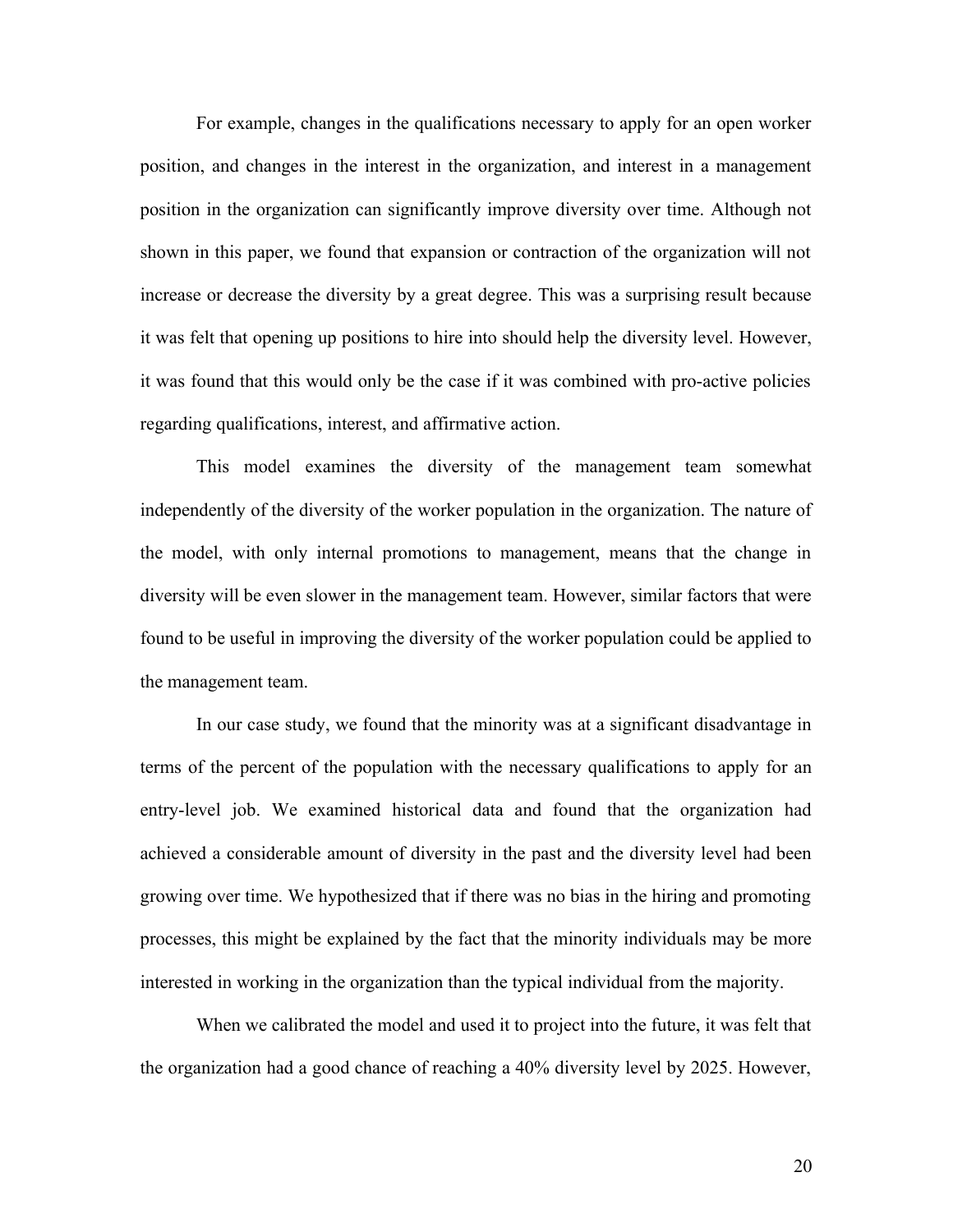we found that although there had been a large increase in the diversity levels in the past, those rates of increase would not likely be seen in the future. So when we looked at a stretch goal of reaching 50% diversity by 2025, we found that it would not be possible by increasing the interest levels by themselves. An affirmative action program would be required to favor members of the minority in the hiring and promoting process

One limitation of the current model is that when policies are implemented it is assumed they have an immediate effect, that is, there is no time lag to implement the policies and start seeing results. It is quite possible to model the gradual increase and decrease in the parameters over time after a policy is implemented or rescinded. It would also be useful to model policies that change the parameters dynamically so that the policies adapt to the changing levels of diversity in the organization with some parameters increased or decreased to obtain more rapid growth in diversity but then moving to the no-bias parameter settings as the ideal level of diversity is reached.

Furthermore, it would be interesting to examine other changes in parameter levels over time. For example, population growth rates are not constant but will be affected by many different social and political factors, such as changes in birth rates, life expectancies, and immigration levels. Similarly, qualification levels are not static but instead change over time based on changes in the education system.

Several other feedback loops should be considered in future work. In particular, the impact of inclusiveness, or the lack of it, should have an impact on the average career length. It could be imagined that self-bias might not just relate to the choice to applying for a job or a promotion but might also relate to continuing the individual's career in the organization. Also, morale could be modeled explicitly and this might lead to positive or

21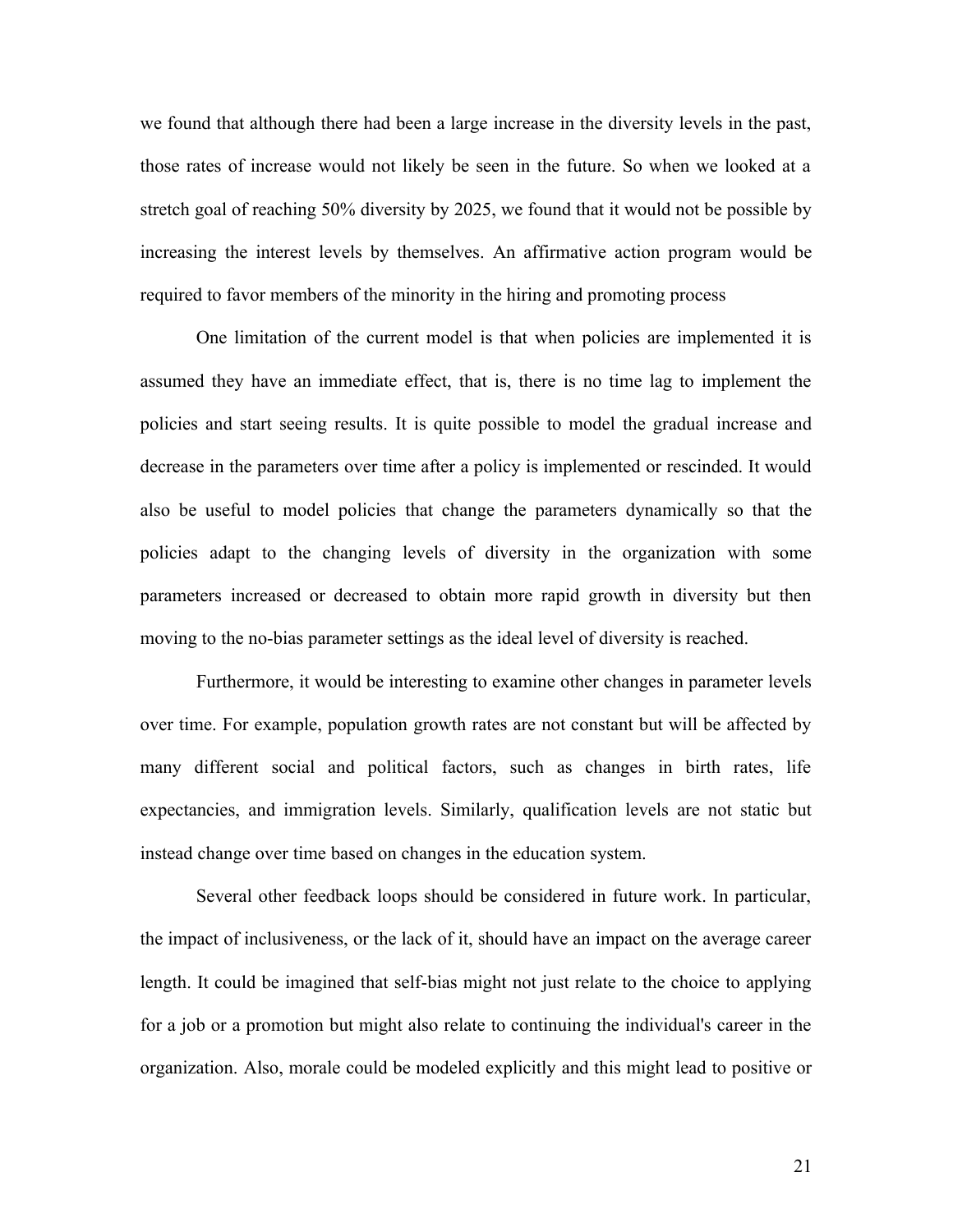negative word-of-mouth influences on the interest in the organization as a good one to work in or one where there is a good chance of upward mobility.

We can envision the expansion of this model to include more sub-organizations and more levels of management so that it could be applied to a more complex organization. We have demonstrated that historical data on the past patterns of diversity along with other information can be used to estimate the parameters of the model. With these parameter values to initialize the model, we can determine where the organization is currently in terms of diversity, how it got there, and where it might be heading in the future if nothing changes. Then the nature and effectiveness of the potential policies could be examined by the organization's leaders to determine if a better state of diversity could be reached in a reasonable amount of time. This would include the recognition that some past policies had detrimental effects and these need to be corrected.

The use of System Dynamics with its highly aggregated populations and its continuous flow of people throughout the organization might not be as applicable to small organizations, large organizations with many sub-organizations, or if many different minority groups were evaluated for their diversity. This limitation can be corrected in future work as we develop an Agent-Based Model of hiring and promoting in an organization that models employees as individuals, with statistically distributed characteristics. There would appear to be no limitations to translating the System Dynamics model into an Agent-Based Model. However, the analysis of the results would require a large number of replications and careful statistical analysis to remove the noise in the results created by using a random number generator with the probabilities of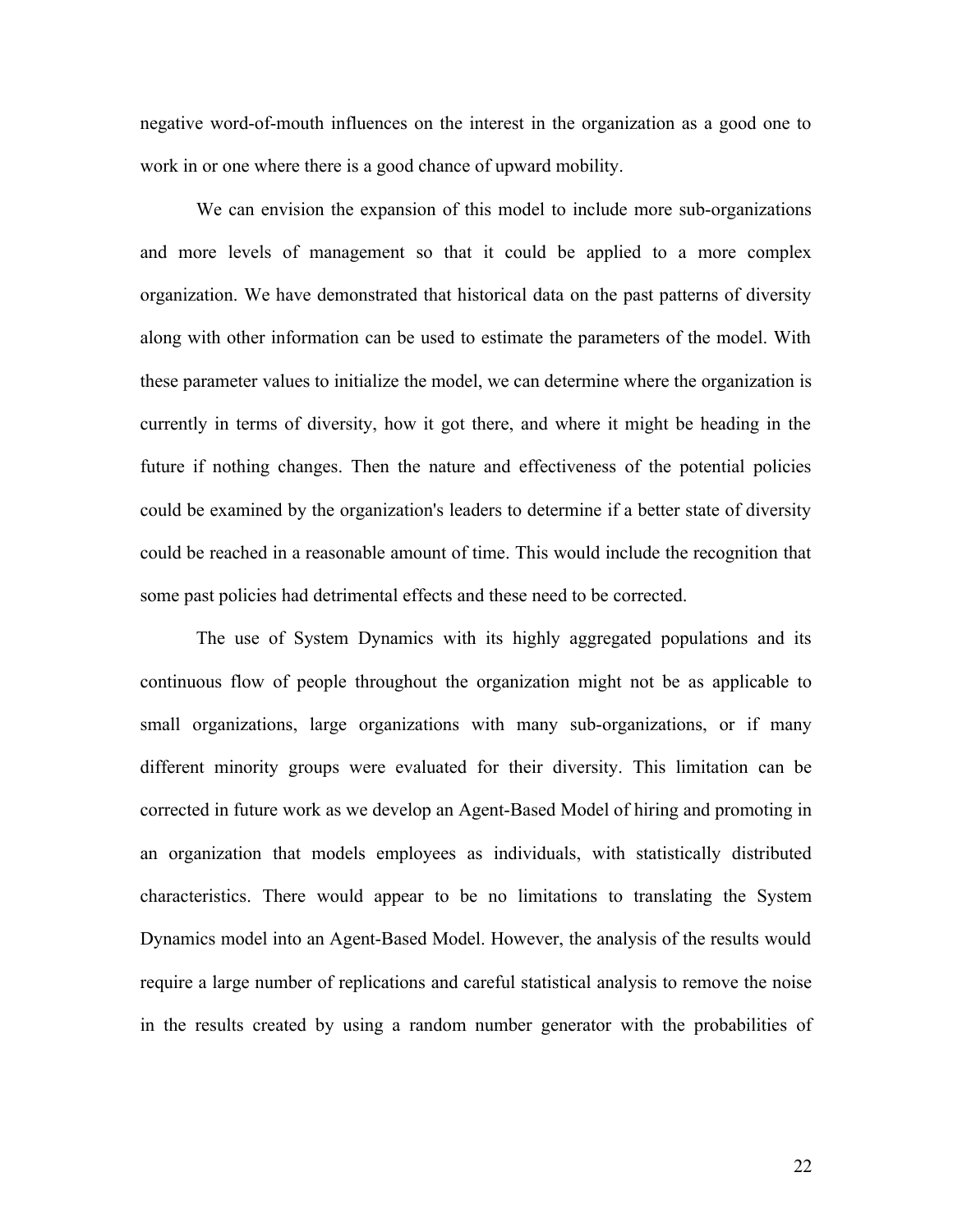different outcomes at each stage of the model. Thus, it is likely that considerable computing power would be required.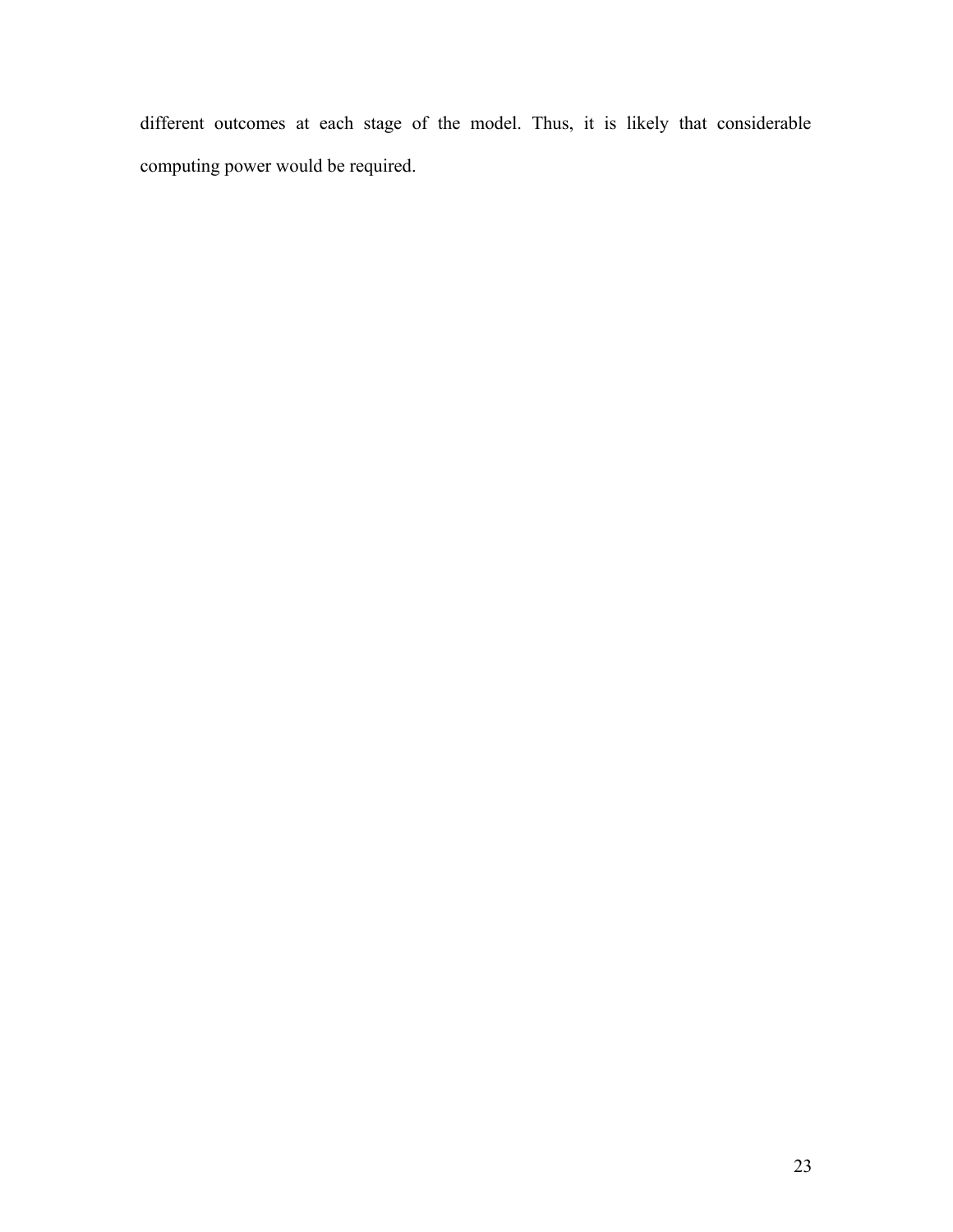## **References**

1. The structural racism special interest group. (2020). *System Dynamics Society*. (Accessed October 28, 2020).

https://www.systemdynamics.org/index.php?

option=com\_content&view=article&id=675:structural-racism-sig&catid=20:site-content

2. Steins, Eric. (2009). Structural racism and System Dynamics: a theory and methodology for addressing racial disparities. *Paper presented at the 2009 International Conference of the System Dynamics Society*. **Albuquerque, New Mexico, USA, July 26- 30. (Accessed October 28, 2020).** 

#### **https://proceedings.systemdynamics.org/2009/proceed/papers/P1328.pdf**

**3.** Rúa Gómez**, Carla, and Jessica Arias-Gaviria. (2020). Why so few? The gender representation gap in academic STEM fields, a System Dynamics approach.** *Paper presented at the 2020 International Conference of the System Dynamics Society*. Bergen, Norway, Ju**ly 20-24.**

4. Rúa Gómez, Carla, and Jessica Arias-Gaviria. (2020). Why so few? The gender representation gap in academic STEM fields: A System Dynamics approach. *Academy of Management Proceedings*. Briarcliff Manor, New York.

5. Bleijenbergh, I, J. Vennix, E. Jacobs, and M. van Engen. (2016). Understanding decision making about balancing two stocks: the faculty gender balancing task, *System Dynamics Review* 32: 6–25.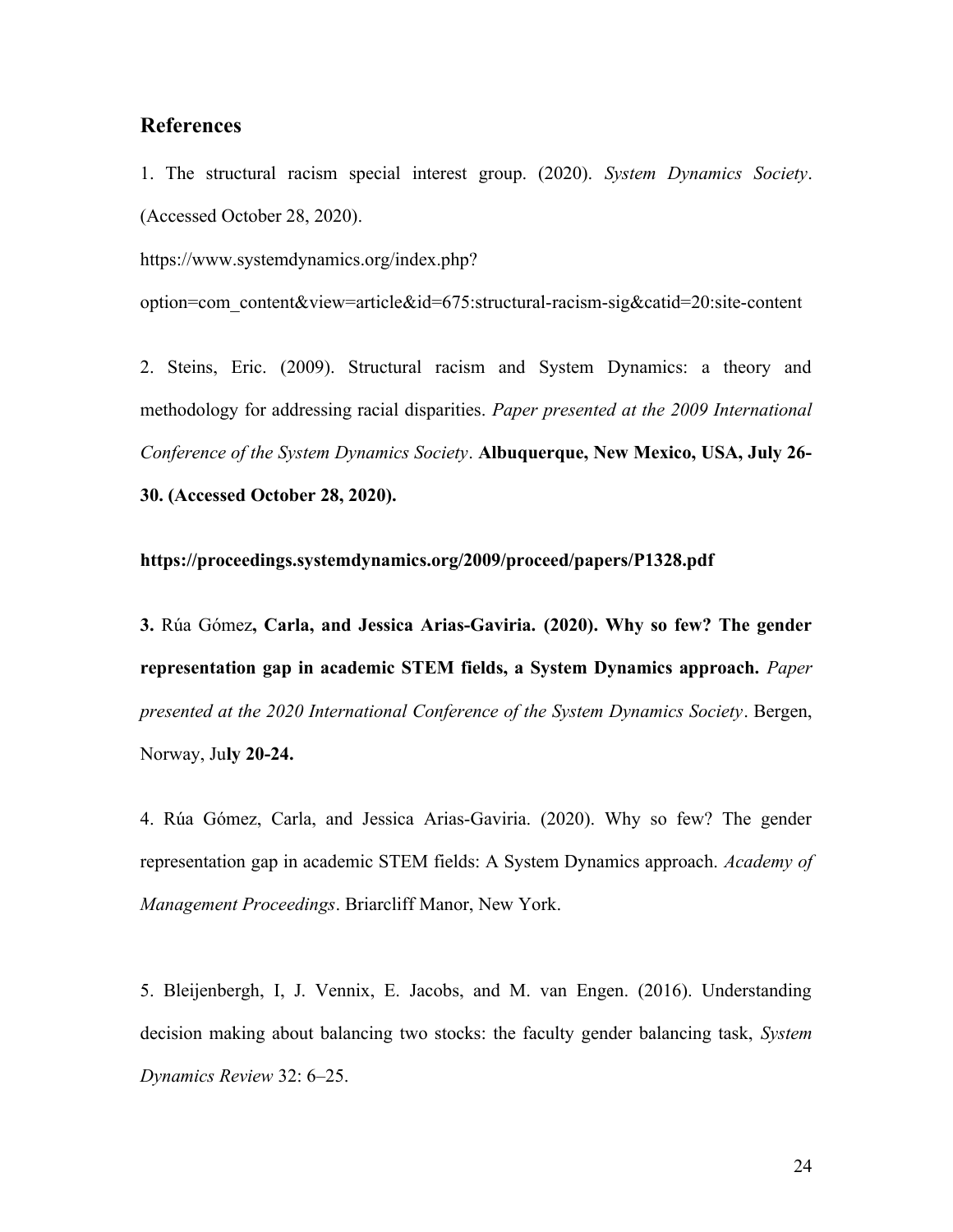6. Bleijenbergh, I, and M. Van Engen. (2015). Participatory modeling to support gender equality: the importance of including stakeholders, *Equality, Diversity, and Inclusion: An International Journal* 34: 422-438.

**7. Statistics Canada. (2016). Employment equity report.** *Government of Canada***. https://www.canada.ca/en/employment-social-development/services/labourstandards/reports/employment-equity-data-report-2016.html#h2.2 (Accessed October 28, 2020).**

**8. Harper, Shaun, and Damien Hooper-Campbell. (2020). Race in the workplace.** *Zoom and TIME for Learning***. https://time.com/race-in-the-workplace/ (Accessed October 28, 2020).**

**9. Harper, Shaun. (2020). Race and equity center: businesses and firms.** *The University of Southern California***. https://race.usc.edu/businesses/ (Accessed October 28, 2020).**

10. Agocs, Carol, and Harish Jain. (2001). Systemic racism in employment in Canada: diagnosing systemic racism in organizational culture. *Race Relations Foundation* https://www.researchgate.net/publication/254063984 Systemic Racism in Employment \_in\_Canada\_Diagnosing\_Systemic\_Racism\_in\_Organizational\_Culture,

(Accessed October 28, 2020).

11. Dobbin, Frank, Daniel Schrage, and Alexandra Kalev. (2015). Rage against the iron cage: the varied effects of bureaucratic personnel reforms on diversity, *American Sociology Review.* 80: 1014-1044.

25